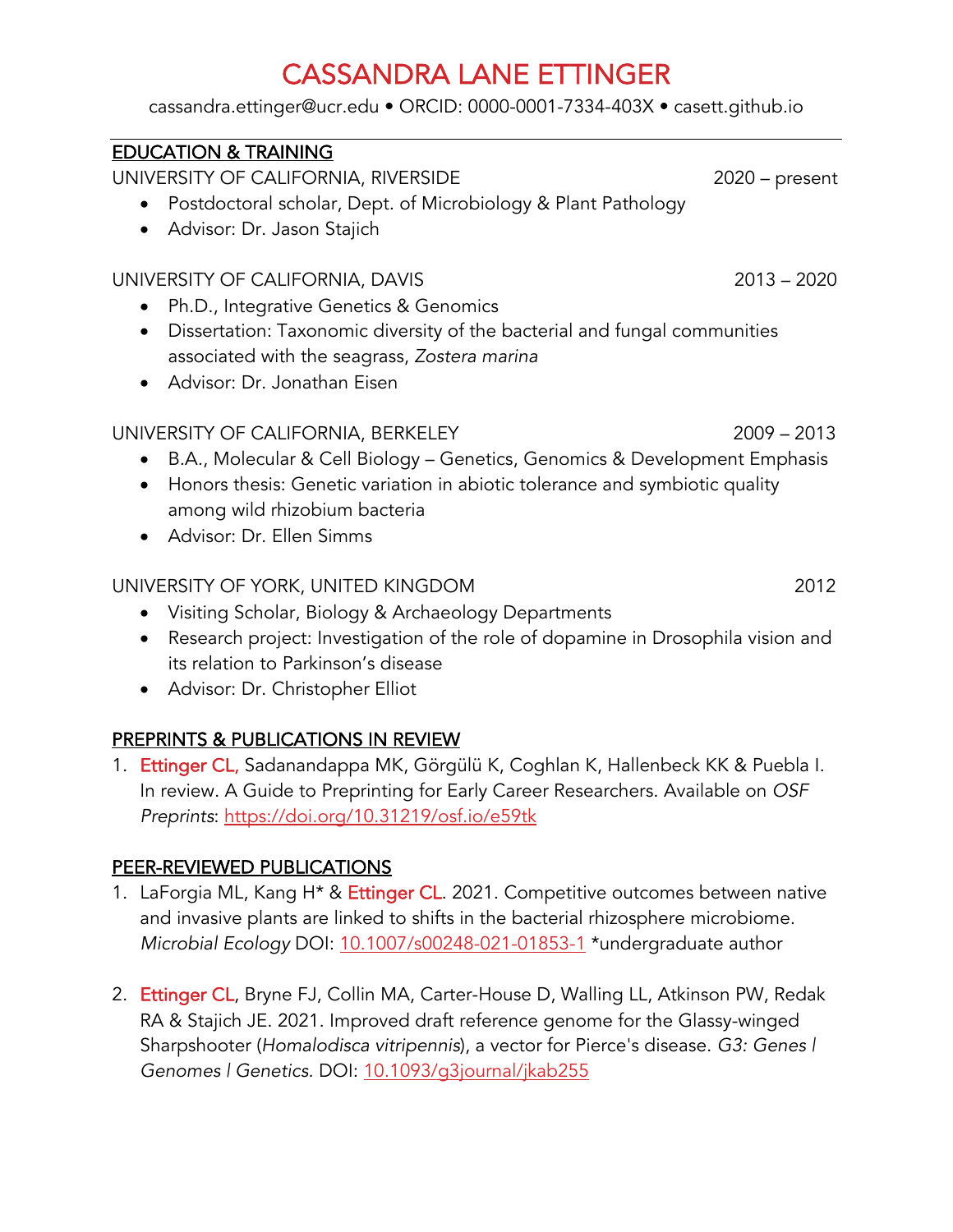- 3. Ettinger CL, Vann LE & Eisen JA. 2021. Global diversity and biogeography of the *Zostera marina* mycobiome*. Applied and Environmental Microbiology*; DOI: 10.1128/AEM.02795-20
- 4. Ettinger CL, Bryan J\*, Tokajian S, Jospin G, Coil D & Eisen JA. 2021. Reconstruction of metagenome-assembled genomes from aquaria. *Microbial Resource Announcements.* DOI: 10.1128/MRA.00557-21 \*undergraduate author
- 5. Danko D, Bezdan D, [...], Mason CE & The International MetaSUB Consortium. 2021. A global metagenomic map of urban microbiomes and antimicrobial resistance. *Cell;* DOI: 10.1016/j.cell.2021.05.002 \*as a consortium member
- 6. Ettinger CL & Eisen JA. 2020. Fungi, bacteria and oomycota opportunistically isolated from the seagrass, *Zostera marina. PLoS One*. DOI: 10.1371/journal.pone.0236135
- 7. Selbmann S, Coleine C, de Hoog S, Donati C, Druzhinina I, Ettinger CL, Gladfelter AS, Gorbushina AA, Grigoriev IV, Grube M, Gunde-Cimerman N, Muggia L, Northen T, Pennacchio C, Pòcsi I, Prigione V, Riquelme M, Segata N, Schumacher J, Shelest E, Sterflinger K, Tesei D, U'Ren J, Varese GC, Vázquez-Campos X, Vicente VA, Souza EM, Walker AL & Stajich JE. 2020. Shed light in The daRk lineagES of the Fungal Tree Of Life - STRES. *Life.* DOI: 10.3390/life10120362
- 8. Ettinger CL & Eisen JA. 2019. Characterization of the mycobiome of the seagrass, *Zostera marina*, reveals putative associations with marine chytrids*. Frontiers in Microbiology.* DOI: 10.3389/fmicb.2019.02476
- 9. Amend A, Burgaud G, Cunliffe M, Edgcomb VP, Ettinger CL, Gutiérrez MH, Heitman J, Hom E, Ianiri G, Jones A, Kagami M, Picard K, Quandt A, Raghukumar S, Riquelme M, Stajich JE, Vargas-Muñiz J, Walker AK, Yarden O & Gladfelter AS. 2019. Fungi in the marine environment: open questions and unsolved problems. *mBio.* DOI: 10.1128/mBio.01189-18
- 10.Ettinger CL\*, Wilkins LGE\*, Jospin G & Eisen JA. 2019. Metagenome-assembled genomes provide new insight into the microbial diversity of two thermal pools in Kamchatka, Russia. *Scientific Reports.* DOI: 10.1038/s41598-019-39576-6 \*co-first authors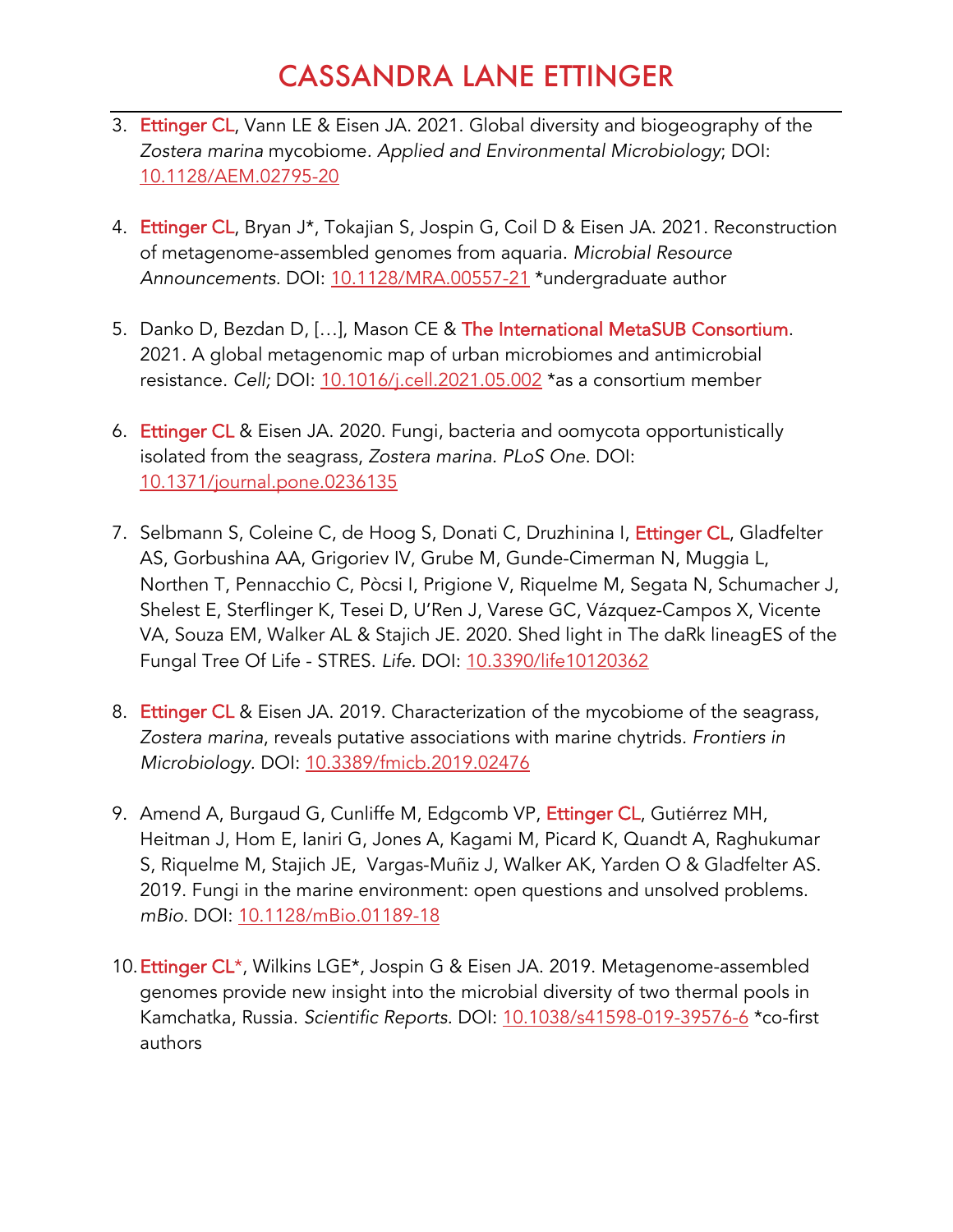- 11.Ettinger CL, Wilkins LGE, Dahlhausen KE, Ghose SL, Oberbauer D\*, Eisen JA & Coil DA. 2018. Even superheroes need help sometimes: Three incredible tales of microbial symbiosis. *Frontiers for Young Minds.* DOI: 10.3389/frym.2018.00050 \*undergraduate author
- 12.Brown EA, Dickinson PJ, Mansour T, Sturges B, Aguilar M, Young A, Korff C, Lind J, Ettinger CL, Varon S, Pollard R, Brown T, Raudespp T & Bannasch DL. 2017. *FGF4*  retrogene on CFA 12 is responsible for chondrodystrophy and intervertebral disc disease in dogs. *PNAS.* DOI: 10.1073/pnas.1709082114
- 13.Ettinger CL, Williams SL, Abbott JM, Stachowicz JJ & Eisen JA. 2017. Microbiome succession during ammonification in eelgrass bed sediments. *PeerJ*. DOI: 10.7717/peerj.3674
- 14. Coil DA, Ettinger CL & Eisen JA. 2017. Gut Check: The evolution of an educational board game. *PLoS Biology* 15(4):e2001984. DOI: 10.1371/journal.pbio.2001984
- 15. Ettinger CL, Voerman SE, Lang JM, Stachowicz JJ & Eisen JA. 2017. Microbial communities in sediment from *Zostera marina* patches, but not the *Z. marina* leaf or root microbiomes, vary in relation to distance from patch edge. *PeerJ*. DOI: 10.7717/peerj.3246
- 16. Shehata HR, Ettinger CL, Eisen JA, & Raizada MN. 2016. Genes Required for the Anti-fungal Activity of a Bacterial Endophyte Isolated from a Corn Landrace Grown Continuously by Subsistence Farmers Since 1000 BC*. Frontiers in Microbiology*. DOI: 10.3389/fmicb.2016.01548
- 17. Mousa WK, Shearer, C, Limay-Rios, V, Ettinger CL, Eisen JA & Raizada MN. 2016. Root-hair endophyte stacking in finger millet creates a physicochemical barrier to trap the fungal pathogen Fusarium graminearum. *Nature Microbiology*. DOI: 10.1038/nmicrobiol.2016.167
- 18. Ettinger CL, Mousa WM, Raizada MN, Eisen JA. 2015. Draft genome sequence of *Enterobacter* sp. strain UCD-UG\_FMILLET (phylum *Proteobacteria*). *Genome Announcements*. DOI: 10.1128/genomeA.01461-14
- 19. Ettinger CL, Shehata HR, Johnston-Monje D, Raizada MN, Eisen JA. 2015. Draft genome sequence of *Burkholderia gladioli* strain UCD-UG\_CHAPALOTE (phylum *Proteobacteria*). *Genome Announcements*. DOI: 10.1128/genomeA.01462-14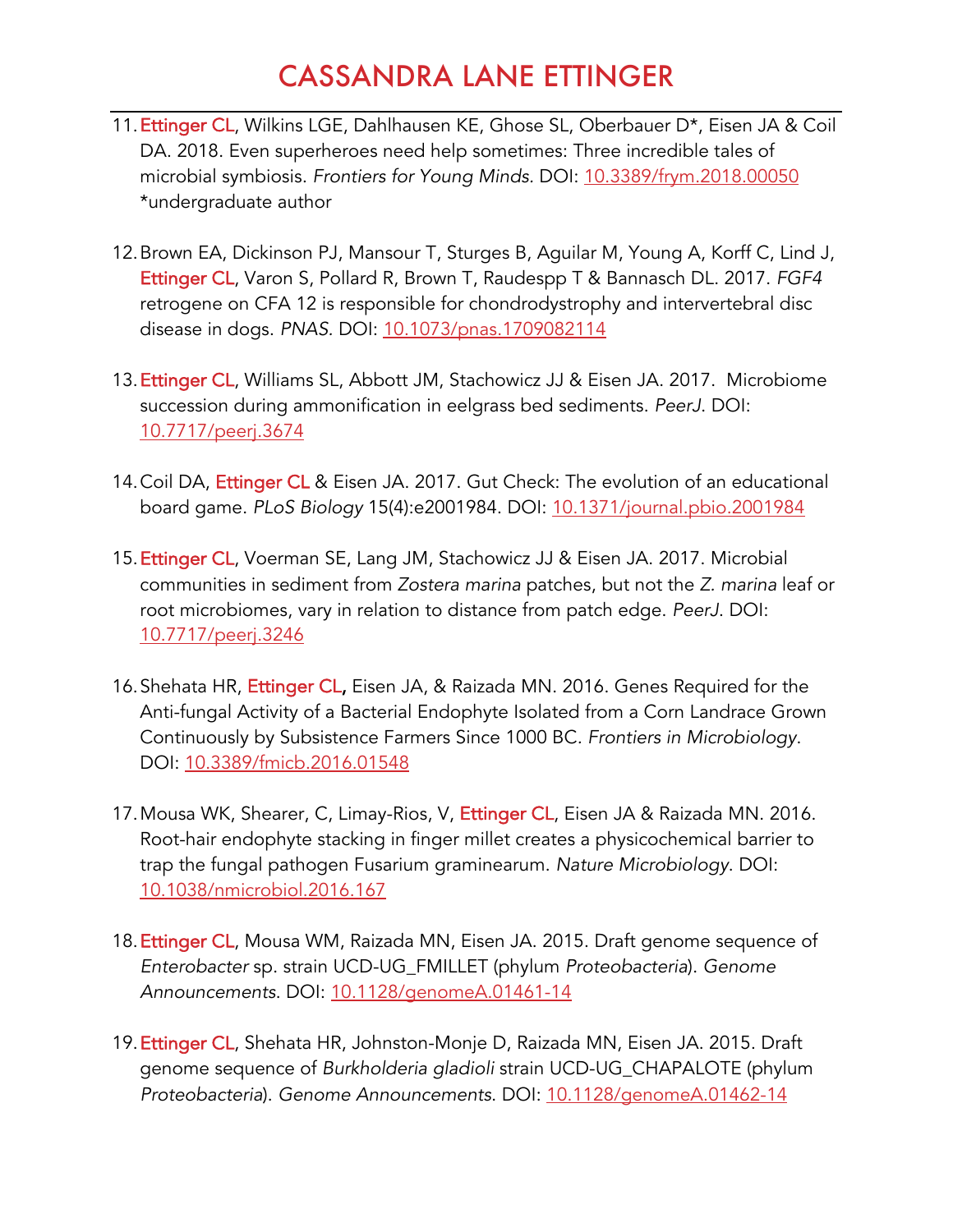#### PROTOCOLS

- 1. Ettinger CL & LaForgia ML. 2021. Plant-associated microbiome sampling protocol for field work. *protocols.io*. DOI: 10.17504/protocols.io.buttnwnn
- 2. Ettinger CL. 2021. Fungal isolate identification using ITS-LSU regions. *protocols.io*. DOI: 10.17504/protocols.io.butvnwn6
- 3. Ettinger CL. 2021. Collection and processing of intertidal seagrass tissues for bacterial and fungal culturing. *protocols.io*. DOI: 10.17504/protocols.io.butrnwm6
- 4. Ettinger CL. 2021. Protocol for preparing seagrass-microbiome samples for DNA extraction. *protocols.io*. DOI: 10.17504/protocols.io.butqnwmw

### GRANTS & FELLOWSHIPS

| CENTER FOR POPULATION BIOLOGY (CPB) TRAVEL AWARD (\$800)                           | 2020          |  |
|------------------------------------------------------------------------------------|---------------|--|
| MICROBIOME GRADUATE RESEARCH AWARD (\$1000)                                        | 2019          |  |
| CPB RESEARCH AWARDS (\$5650)                                                       | $2016 - 2019$ |  |
| CPB COLLABORATIVE PROJECT RESEARCH AWARD (\$4000)                                  | 2018          |  |
| Project: Unlocking the terrestrial realm: Are microbial symbioses the key to land  |               |  |
| crab terrestrial invasions?                                                        |               |  |
| • Co-PI: Victoria Morgan, PhD Candidate, Population Biology, UC Davis              |               |  |
| SIGMA XI GRANT-IN-AID OF RESEARCH (\$1000)                                         | 2018          |  |
| H. A. LEWIN FAMILY FELLOWSHIP (\$2000)                                             | 2018          |  |
| JEFFERY AND MARSHA GIBELING FELLOWSHIP (\$1100)                                    | 2018          |  |
| CPB COLLABORATIVE PROJECT RESEARCH AWARD (\$4500)                                  | 2017          |  |
| Project: Understanding belowground plant-microbe feedback loops during             |               |  |
| competition between native and invasive plant species in a grassland ecosystem     |               |  |
| • Co-PI: Marina LaForgia, PhD Candidate, Ecology, UC Davis                         |               |  |
| NATURAL RESERVE SYSTEM RESEARCH GRANT (\$2000)                                     | 2016          |  |
| SANTA BARBARA SCHOLARSHIP FOUNDATION (\$23,814)                                    | $2009 - 2017$ |  |
| • Tuition and stipend for four years at UC Berkeley and for four years at UC Davis |               |  |
| MARINE BIOLOGICAL LABORATORY (MBL) SCHOLARSHIP (\$6975)                            | 2015          |  |
| Tuition and room/board for the Microbial Diversity summer course at the MBL        |               |  |
| UNIVERSITY OF CALIFORNIA BLOCK GRANT                                               | 2014          |  |
| Tuition and stipend for two quarters at UC Davis                                   |               |  |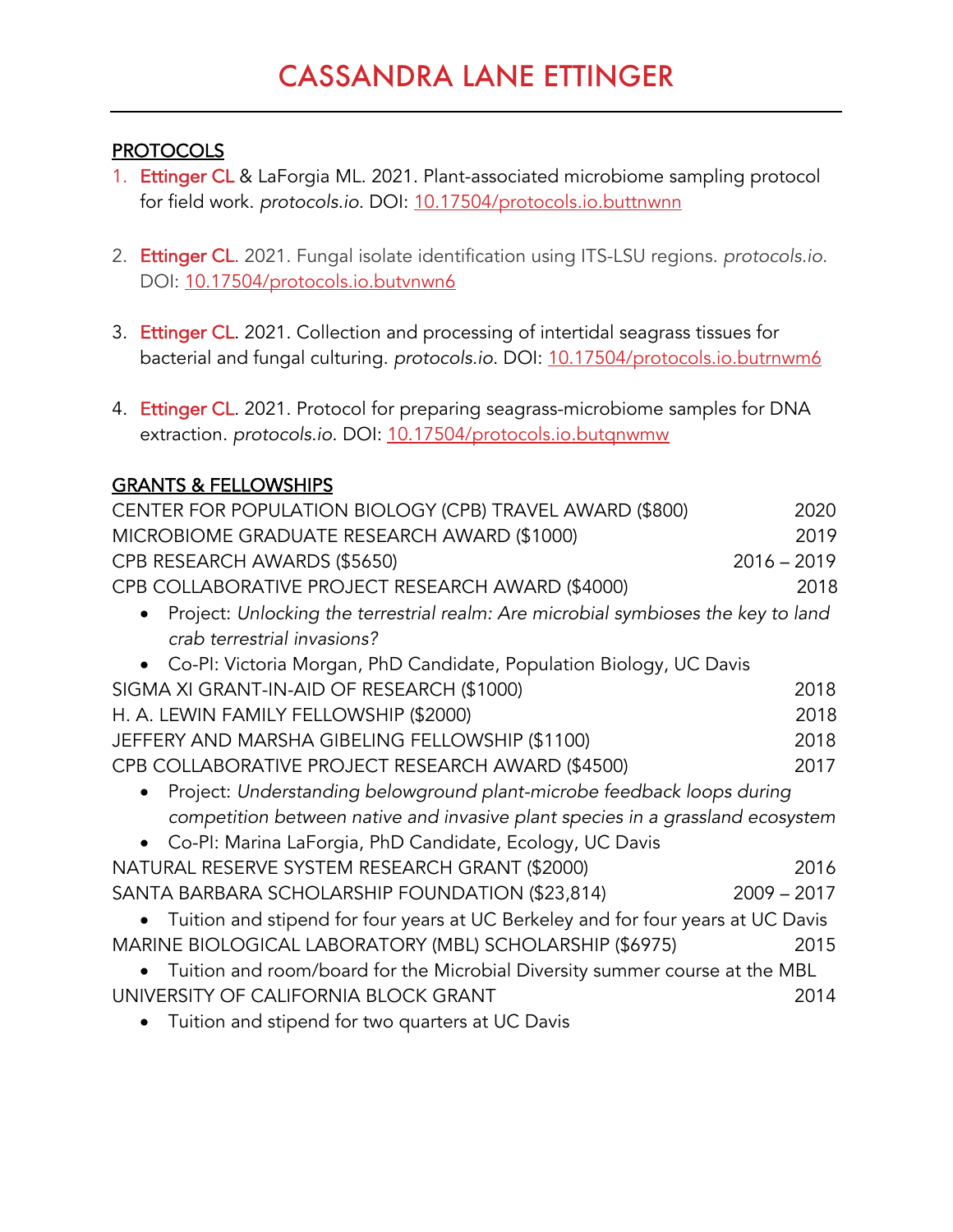## TEACHING EXPERIENCE

TEACHING ASSISTANT

- Introduction to Biology: Biodiversity and the Tree of Life (BIS2C), UC Davis Spring 2015, Spring 2016, Summer 2016, Fall 2016, Winter 2017, Fall 2017, Fall 2018, Winter 2019, Fall 2019
- Complimentary class to BIS2C for underserved students (BIS98), UC Davis Fall 2016
- Microbial Phylogenomics (EVE161), UC Davis Winter 2018, Winter 2020

### **ORGANIZER**

- Marine Microbial Ecology Seminar (PBG 298 / ECL 290), UC Davis Winter 2019
- Environmental Surveys of Viruses Seminar (PBG 298), UC Davis Spring 2020

## ACADEMIC SERVICE & AFFILIATIONS

| Mycological Society of America Student Section Post-Doc Rep | $2021$ – present |
|-------------------------------------------------------------|------------------|
| National Microbiome Data Collective Champion                | $2021$ – present |
| <b>ASAPbio Fellow</b>                                       | 2021             |
| UC Davis Data Science Initiative Graduate Affiliate         | $2017 - 2020$    |
| UC Davis Center for Population Biology Graduate Affiliate   | $2014 - 2020$    |
| Coastal & Marine Science Institute Grad Committee Co-chair  | $2015 - 2019$    |
| Integrative Genetics & Genomics Admissions Officer          | $2016 - 2018$    |
|                                                             |                  |

## ACHIEVEMENTS & HONORS

| Genetics Society of America Presidential Membership | 2022 |
|-----------------------------------------------------|------|
| NSF GRFP Honorable Mention                          | 2014 |

### PROFESSIONAL MEMBERSHIPS

Association for Women in Science, American Society for Microbiology, National Center for Science Education, Mycological Society of America, Ecological Society of America, International Society for Microbial Ecology, Genetics Society of America

### REVIEWER

Environmental Microbiology, mSystems, PLOS One, PeerJ, FEMS Microbiology Ecology, Marine Ecology Progress Series, Scientific Reports, Frontiers Ecology And Evolution, Frontiers in Marine Science, Microbiome, Diversity, Journal of Soil and Sediments, Plant Biology, Mycological Progress, Microbiology Spectrum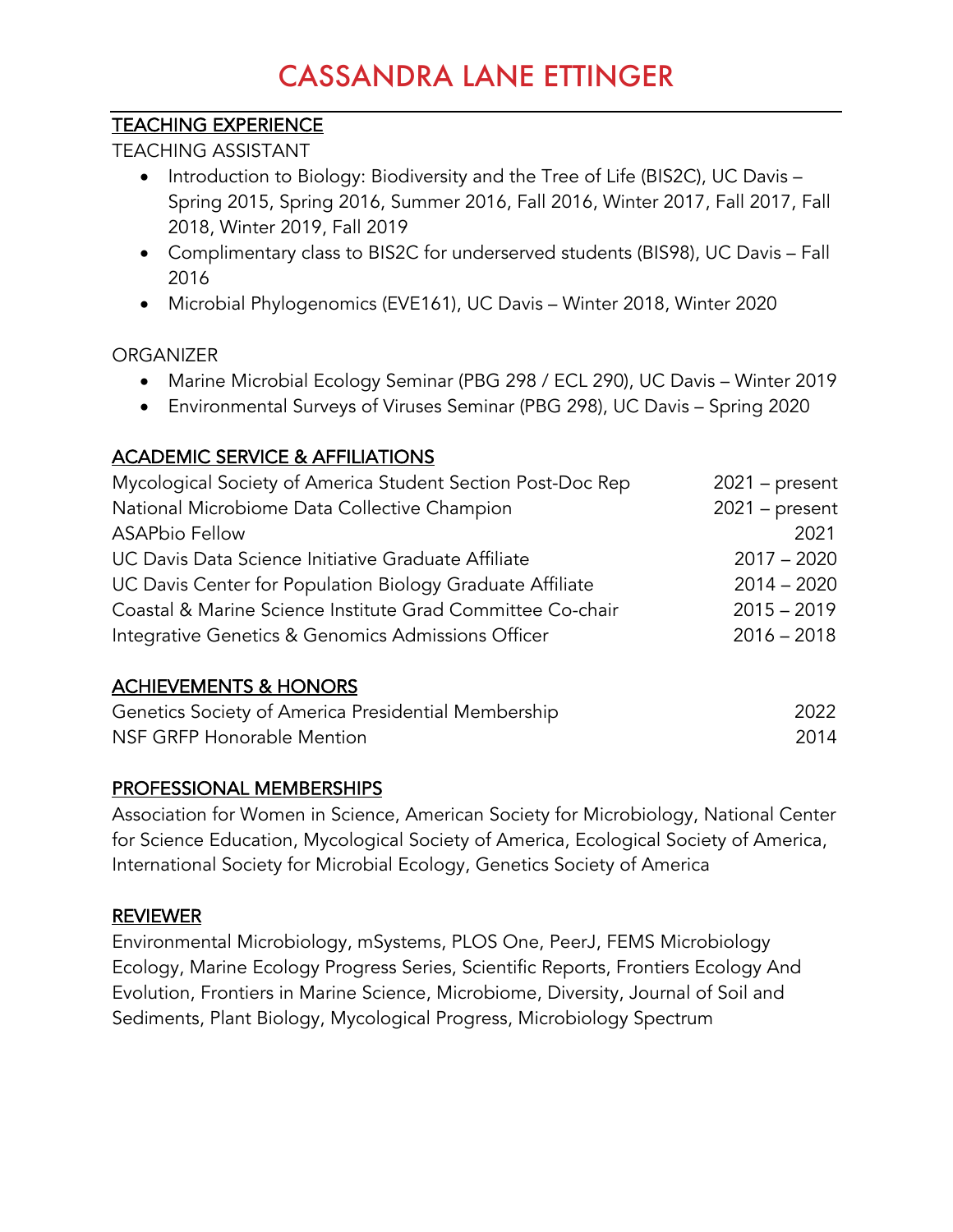#### ORAL PRESENTATIONS

- 1. Ettinger CL, Vann LE & Eisen JA. 2021. "Turning the tide on marine fungi: insights from the global biogeography of the seagrass mycobiome" contributed talk at the Ecological Society of America Annual Meeting, August 2–6, online.
- 2. Ettinger CL & Eisen JA. 2020. "The seagrass mycobiome: what happened to fungal associations as plants moved back into the marine environment?" contributed talk at the Ecological Society of America Annual Meeting, August 3–6, online.
- 3. Ettinger CL & Eisen JA. 2019. "The seagrass mycobiome: what happened to fungal associations as plants moved back into the marine environment?" invited talk at the California Academy of Sciences, April 11, in San Francisco, California.
- 4. Ettinger CL & Eisen JA. 2018. "The seagrass mycobiome: what happened to fungal associations as plants moved back into the marine environment?" invited talk at the 12<sup>th</sup> annual UC Davis Research Retreat on Host Microbe Interactions, October 19, in Tahoe City, CA
- 5. Ettinger CL, Porter SS & Simms EL. 2013. "Genetic variation in abiotic tolerance and symbiotic quality among wild rhizobium bacteria" a ten-minute talk at the UC Berkeley Molecular and Cell Biology Honors Research Symposium, April 24, in Berkeley, California.

### POSTER PRESENTATIONS

- 1. Ettinger CL & Eisen JA. 2020. "Global characterization of the fungal community associated with the seagrass, *Zostera marina*" a graphical abstract presented at the Mycological Society of America Annual Meeting, July 22, online.
- 2. Ettinger CL & Eisen JA. 2018. "Characterization of the mycobiome of the seagrass*, Zostera marina*, across space and time" a poster presented at the Lake Arrowhead Microbial Genomics Conference, September 17, in Lake Arrowhead, California.
- 3. Ettinger CL, Lang JM, Voerman SE, Stachowicz JJ & Eisen JA. 2015. "The Seagrass Microbiome Project: Edge Effects and Seagrass Microbiome Diversity" a poster presented at the 115<sup>th</sup> General Meeting of the Amer. Soc. for Microbiology, June 1, in New Orleans, Louisiana.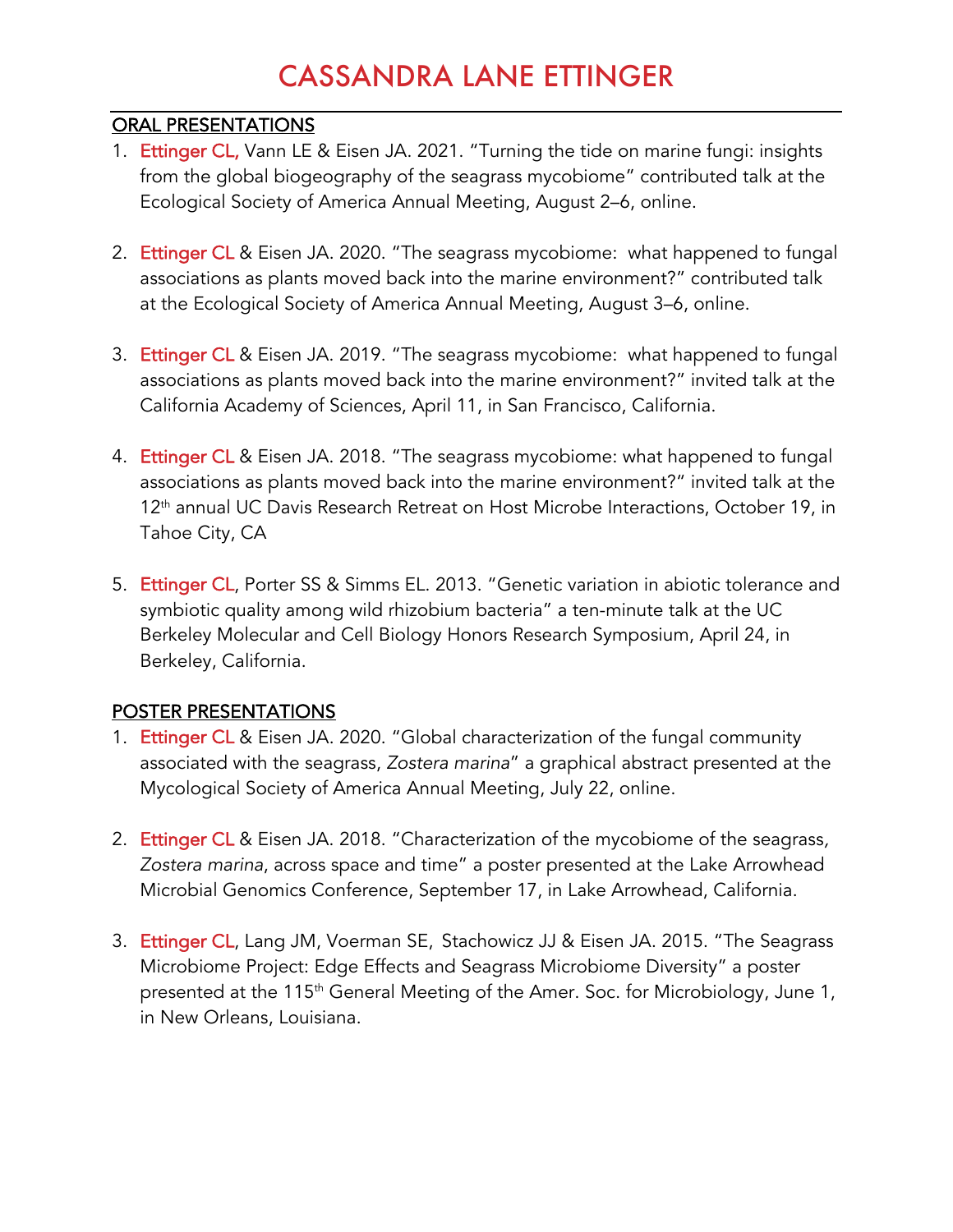- 4. Ettinger CL, Lang JM, Voerman SE, Stachowicz JJ & Eisen JA. 2015. "Edge Effects and Seagrass Microbiome Diversity" a poster presented at the Integrative Genetics and Genomics Graduate Group Colloquium, May 18, in Davis, California.
- 5. Ettinger CL, Lang JM, Voerman SE, Stachowicz JJ & Eisen JA. 2014. "Edge Effects and Seagrass Microbiome Diversity" a poster presented at the 20<sup>th</sup> Annual International Meeting on Microbial Genomics, September 15, in Lake Arrowhead, California.
- 6. Ettinger CL, Lang JM, Voerman SE, Eisen JA & Stachowicz JJ. 2014. "Edge Effects and Seagrass Microbiome Diversity" a poster presented at the Integrative Genetics and Genomics Graduate Group Colloquium, June 2, in Davis, California. Won "People's Choice".

#### PANEL PRESENTATIONS

"Playing FAIR: Integrating FAIR Data Principles as Standard Microbiome Practices" invited panel member at the World Microbe Forum, June 20–24, 2021, online.

#### RESEARCH FEATURES

| "A Quick Look at Marine Fungi" - Mushroom Revival Podcast            | 2021 |
|----------------------------------------------------------------------|------|
| "Cassie Ettinger and the Seagrass Microbiome" - Tree of Life Podcast | 2019 |
| "Spotlight on Cassie Ettinger" - CMSI, UC Davis                      | 2018 |

### PROFESSIONAL DEVELOPMENT & WORKSHOPS

| NAIST INTERNATIONAL STUDENT WORKSHOP in Nara, Japan           | November 2018      |
|---------------------------------------------------------------|--------------------|
| MARINE FUNGI WORKSHOP at the MBL                              | May 2018           |
| ANVIO WORKSHOP at the Joint Genome Institute                  | September 2017     |
| SCIENCE COMMUNICATION WORKSHOP at UC Davis                    | April 2017         |
| EARLY CAREER OCEAN SUMMIT in Waikoloa, HI                     | January 2017       |
| BAYESIAN STATISTICAL PHYLOGENETICS USING REVBAYES at UC Davis | <b>July 2016</b>   |
| MICROBIAL DIVERSITY COURSE at the MBL                         | July - August 2015 |
| EXPLORATIONS IN DATA ANALYSES FOR METAGENOMIC ADVANCES IN     |                    |
| MICROBIAL ECOLOGY (EDAMAME) COURSE at MSU                     | August 2014        |
| SOFTWARE CARPENTRY WORKSHOP at UC Davis                       | <b>June 2014</b>   |

## VOLUNTEER & OUTREACH EXPERIENCE

NATIONAL SUMMER UNDERGRADUATE RESEARCH PROJECT (NSURP) 2020 – 2021

• *Mentor:* Supervised BIPOC undergraduate students on remote summer research opportunities; Organized internal seminar series and journal clubs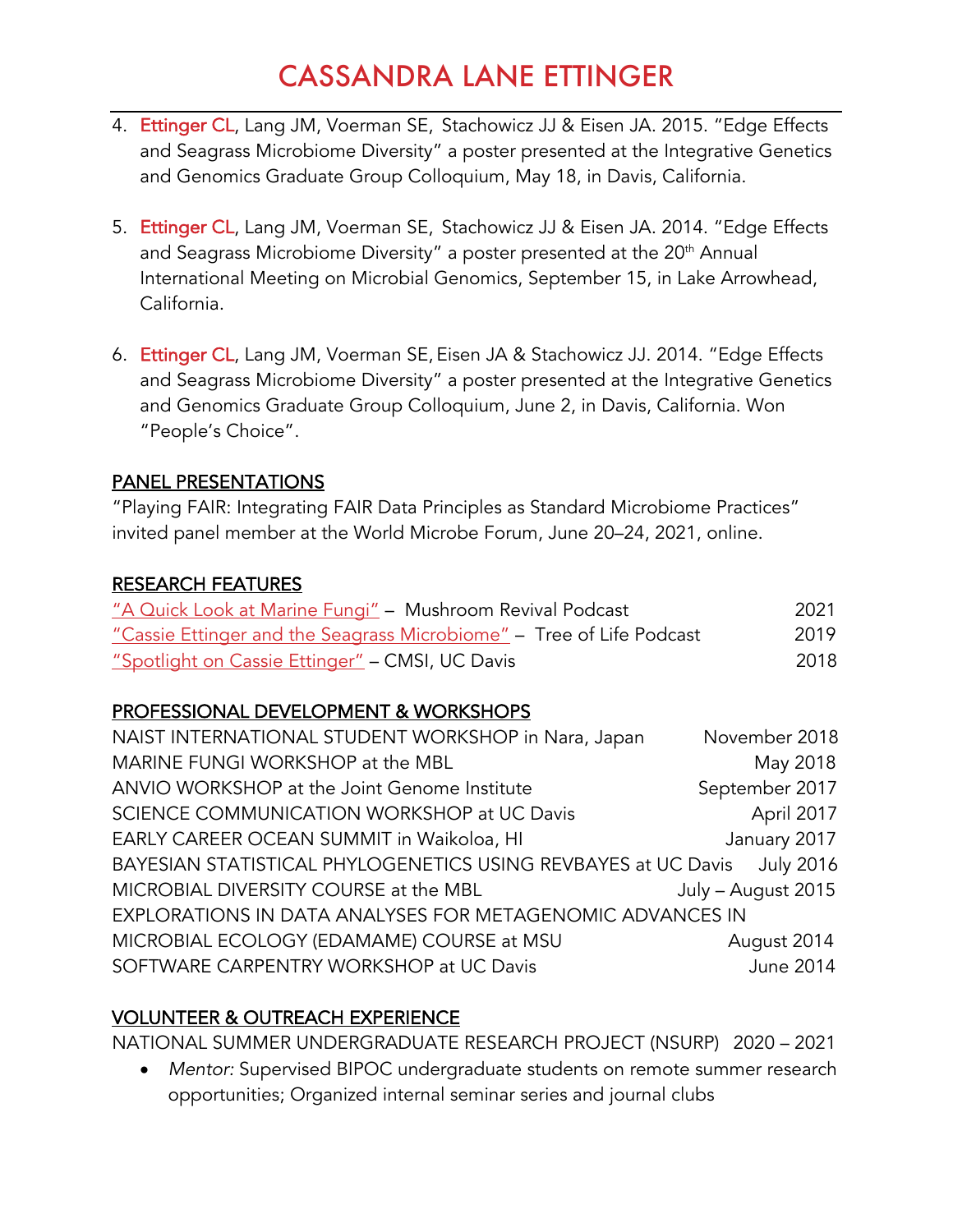| <b>E&amp;E GRAD PREVIEW</b><br>Mentor: Mentored participants interested in evolution and ecology graduate<br>programs; Provided guidance on graduate school and fellowship applications   | 2021          |
|-------------------------------------------------------------------------------------------------------------------------------------------------------------------------------------------|---------------|
| UC DAVIS MANRRS MENTORING PROGRAM<br>Mentor: Mentored undergraduate students on career development through<br>Minorities in Agriculture, Natural Resources, and Related Sciences (MANNRS) | 2021          |
| <b>EXPANDING YOUR HORIZONS</b><br>Workshop Leader: Introduced $6th - 9th$ grade girls to STEM careers at UC<br>Berkeley EYH; Led a yearly bioinformatics workshop "Genome Detectives"     | $2013 - 2019$ |
| <b>LETTERS TO A PRE-SCIENTIST</b><br>Volunteer: Exchanged letters with a pen pal about science careers                                                                                    | $2017 - 2018$ |
| <b>DAVIS SCIENCE COLLECTIVE</b><br>Volunteer: Promoted science through the Davis Public Library; Helped 5th<br>graders with science fair project ideas and experiential designs           | $2014 - 2016$ |
| <u>ADVISEES</u><br>Undergraduate Students (Research):<br>Neptali Flores (June 2021 – September 2020) *via NSURP<br>Sudipto Paul (June 2021 - September 2020) *via UCR RISE                |               |

- Tykera Moore (June 2021 September 2020) \*via NSF-CEPCEB REU
- Leah Spalding (July 2020 September 2020) \*via NSURP
- Donito Burgess (June 2020 September 2020) \*via NSURP
- Jordan Bryan (June 2020 September 2020) \*via NSURP
- Neil Brahmbhatt (January 2018 June 2020)
- Jolie Lobrutto (September 2018 June 2019) \*co-advised with Lena Capece
- Katelin Jones (June 2018 September 2018)
- Tess McDaniel (June 2018 September 2018)
- Hannah Kang (September 2017 June 2018) \*co-advised with Marina LaForgia
- Katie Somers (September 2017 June 2018)

*Undergraduate Students (Career development):*

- Esha Urs (August 2021 present) \*via E&E Grad Preview
- Katie Blessing (August 2021 present) \*via E&E Grad Preview
- Anna Quigley (January 2021 April 2021) \*via MANRRS
- ManLam Yu (January 2021 April 2021) \*via MANRRS